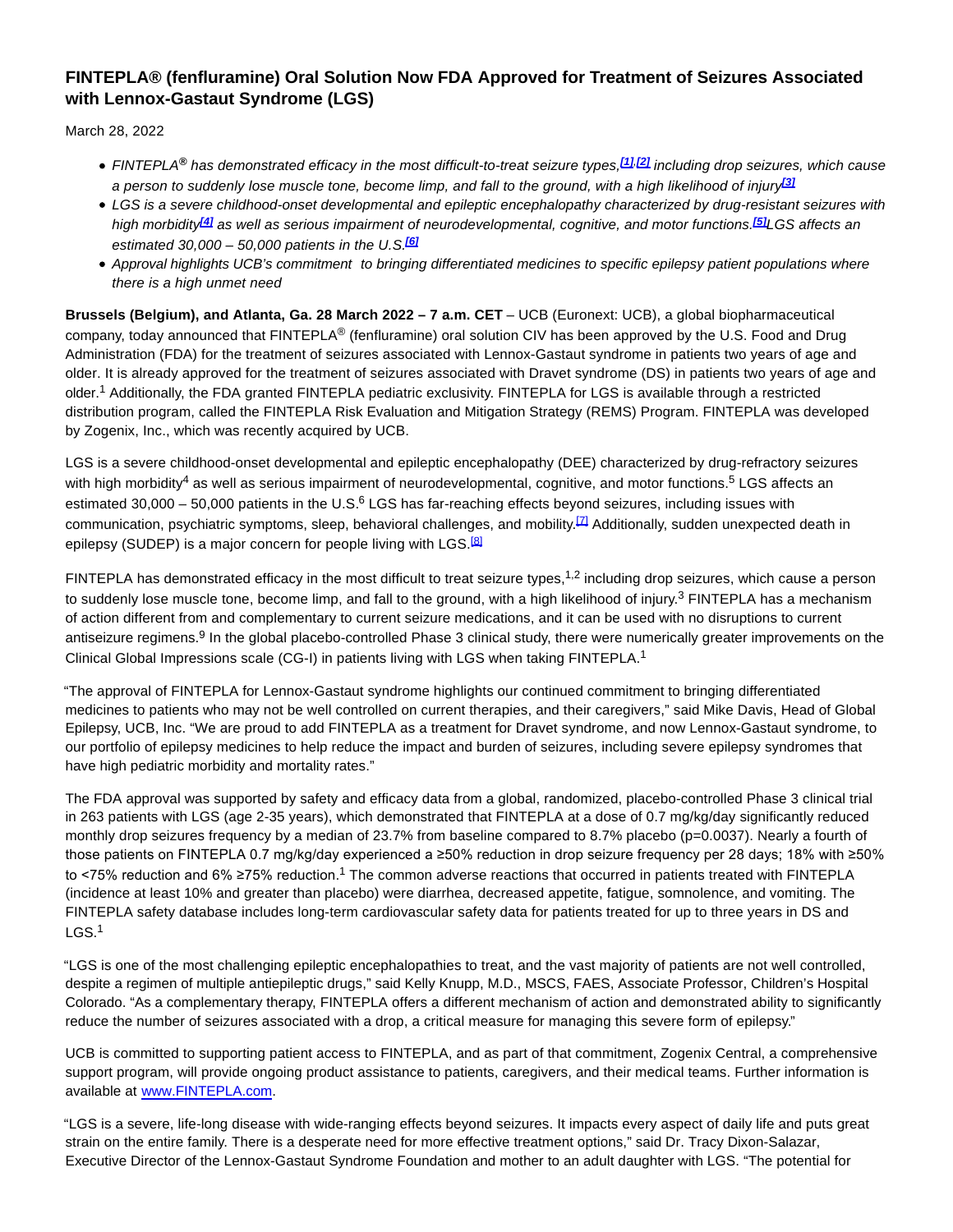FINTEPLA to make a difference in the daily, horrific seizures we are dealing with in LGS cannot be understated. We are so grateful for the researchers who have worked so hard to help all of us suffering at the hands of LGS."

UCB acquired Zogenix and FINTEPLA on March 7, 2022. The acquisition is consistent with UCB's sustainable patient value strategy and continued commitment to providing world-leading patient value to all people living with epilepsy, with an increasing focus on creating value and new solutions that address the unmet needs of people with certain specialized or rare types of epilepsy, where few or no options exist.

# **About FINTEPLA® (fenfluramine) C-IV**

FINTEPLA<sup>®</sup> (fenfluramine) oral solution is a prescription medication approved by the FDA and EMA, and under regulatory review with PMDA (Japan), for the treatment of seizures associated with Dravet syndrome in patients two years of age and older.<sup>10,11</sup> A Type II Variation Application for treatment of seizures associated with LGS has also been submitted to the European Medicines Agency (EMA).<sup>12</sup>

In the United States, FINTEPLA is available only through a restricted distribution program called the FINTEPLA REMS program. FINTEPLA is available in Europe under a controlled access program requested by the EMA to prevent off-label use for weight management and to confirm that prescribing physicians have been informed of the need for periodic cardiac monitoring in patients taking FINTEPLA. Further information is available at www.FinteplaREMS.com or by telephone at +1 877 964 3649.

Please see full [Prescribing Information,](https://www.zogenix.com/pi/Fintepla-prescribing-information.pdf) including Boxed Warning, for additional important information on FINTEPLA.

# **INDICATIONS AND USAGE**

FINTEPLA is indicated for the treatment of seizures associated with Dravet syndrome (DS) and Lennox-Gastaut syndrome (LGS) in patients 2 years of age and older.

# **IMPORTANT SAFETY INFORMATION**

## **BOXED WARNING: VALVULAR HEART DISEASE and PULMONARY ARTERIAL HYPERTENSION**

- **There is an association between serotonergic drugs with 5-HT2B receptor agonist activity, including fenfluramine (the active ingredient in FINTEPLA), and valvular heart disease and pulmonary arterial hypertension.**
- **Echocardiogram assessments are required before, during, and after treatment with FINTEPLA.**
- **FINTEPLA is available only through a restricted program called the FINTEPLA REMS.**

## **CONTRAINDICATIONS**

FINTEPLA is contraindicated in patients with hypersensitivity to fenfluramine or any of the excipients in FINTEPLA and with concomitant use, or within 14 days of the administration of monoamine oxidase inhibitors because of an increased risk of serotonin syndrome.

## **WARNINGS AND PRECAUTIONS**

**Valvular Heart Disease and Pulmonary Arterial Hypertension (see Boxed Warning):** Because of the association between serotonergic drugs with 5-HT2B receptor agonist activity, including fenfluramine (the active ingredient in FINTEPLA), and valvular heart disease (VHD) and pulmonary arterial hypertension (PAH), cardiac monitoring via echocardiogram is required prior to starting treatment, during treatment, and after treatment with FINTEPLA concludes. Cardiac monitoring via echocardiogram can aid in early detection of these conditions. In clinical trials for DS and LGS of up to 3 years in duration, no patient receiving FINTEPLA developed VHD or PAH.

Monitoring: Prior to starting treatment, patients must undergo an echocardiogram to evaluate for VHD and PAH. Echocardiograms should be repeated every 6 months, and once at 3-6 months post treatment with FINTEPLA.

The prescriber must consider the benefits versus the risks of initiating or continuing treatment with FINTEPLA if any of the following signs are observed via echocardiogram: valvular abnormality or new abnormality; VHD indicated by mild or greater aortic regurgitation or moderate or greater mitral regurgitation, with additional characteristics of VHD (eg, valve thickening or restrictive valve motion); PAH indicated by elevated right heart/pulmonary artery pressure (PASP >35mmHg).

**FINTEPLA REMS Program (see Boxed Warning):** FINTEPLA is available only through a restricted distribution program called the FINTEPLA Risk Evaluation and Mitigation Strategy (REMS) Program. Prescribers must be certified by enrolling in the FINTEPLA REMS. Prescribers must counsel patients receiving FINTEPLA about the risk of valvular heart disease and pulmonary arterial hypertension, how to recognize signs and symptoms of valvular heart disease and pulmonary arterial hypertension, the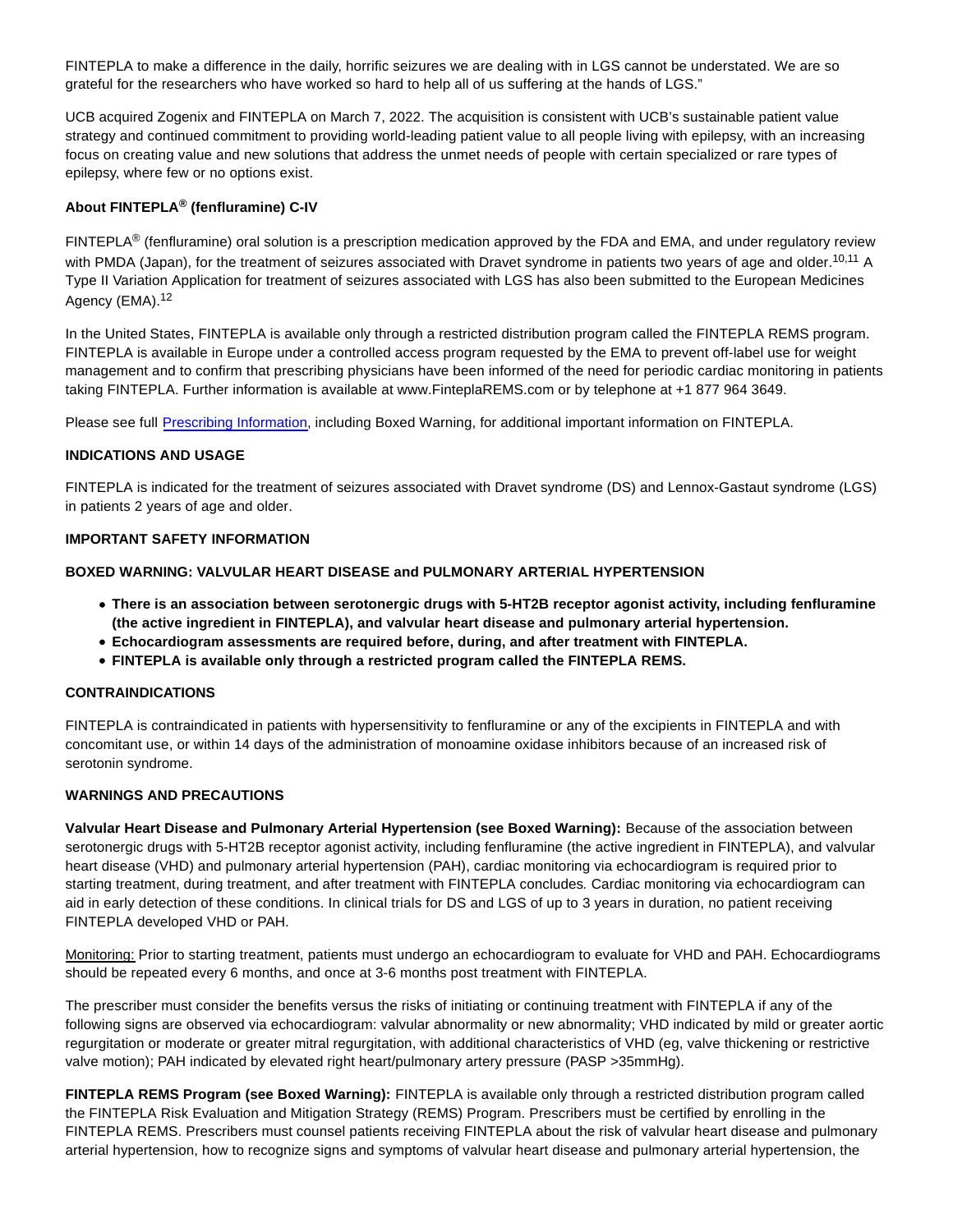need for baseline (pretreatment) and periodic cardiac monitoring via echocardiogram during FINTEPLA treatment, and cardiac monitoring after FINTEPLA treatment. Patients must enroll in the FINTEPLA REMS and comply with ongoing monitoring requirements. The pharmacy must be certified by enrolling in the FINTEPLA REMS and must only dispense to patients who are authorized to receive FINTEPLA. Wholesalers and distributors must only distribute to certified pharmacies. Further information is available at www.FinteplaREMS.com or by telephone at 1-877-964-3649.

**Decreased Appetite and Decreased Weight:** FINTEPLA can cause decreases in appetite and weight. Decreases in weight appear to be dose related. Approximately half of the patients with LGS and most patients with DS resumed the expected measured increases in weight during the open-label extension studies. Weight should be monitored regularly during treatment with FINTEPLA, and dose modifications should be considered if a decrease in weight is observed.

**Somnolence, Sedation, and Lethargy:** FINTEPLA can cause somnolence, sedation, and lethargy. Other central nervous system (CNS) depressants, including alcohol, could potentiate these effects of FINTEPLA. Prescribers should monitor patients for somnolence and sedation and should advise patients not to drive or operate machinery until they have gained sufficient experience on FINTEPLA to gauge whether it adversely affects their ability to drive or operate machinery.

**Suicidal Behavior and Ideation:** Antiepileptic drugs (AEDs), including FINTEPLA, increase the risk of suicidal thoughts or behaviors in patients taking these drugs for any indication. Patients treated with an AED for any indication should be monitored for the emergence or worsening of depression, suicidal thoughts or behaviors, or any unusual changes in mood or behavior.

Anyone considering prescribing FINTEPLA or any other AED must balance the risk of suicidal thoughts or behaviors with the risks of untreated illness. Epilepsy and many other illnesses for which AEDs are prescribed are themselves associated with morbidity and mortality and an increased risk of suicidal thoughts and behaviors. Should suicidal thoughts and behaviors emerge during treatment, consider whether the emergence of these symptoms in any given patient may be related to the illness being treated.

**Withdrawal of Antiepileptic Drugs:** As with most AEDs, FINTEPLA should generally be withdrawn gradually because of the risk of increased seizure frequency and status epilepticus. If withdrawal is needed because of a serious adverse reaction, rapid discontinuation can be considered.

**Serotonin Syndrome:** Serotonin syndrome, a potentially life-threatening condition, may occur with FINTEPLA, particularly during concomitant administration of FINTEPLA with other serotonergic drugs, including, but not limited to, selective serotoninnorepinephrine reuptake inhibitors (SNRIs), selective serotonin reuptake inhibitors (SSRIs), tricyclic antidepressants (TCAs), bupropion, triptans, dietary supplements (eg, St. John's Wort, tryptophan), drugs that impair metabolism of serotonin (including monoamine oxidase inhibitors [MAOIs], which are contraindicated with FINTEPLA), dextromethorphan, lithium, tramadol, and antipsychotics with serotonergic agonist activity. Patients should be monitored for the emergence of signs and symptoms of serotonin syndrome, which include mental status changes (eg, agitation, hallucinations, coma), autonomic instability (eg, tachycardia, labile blood pressure, hyperthermia), neuromuscular signs (eg, hyperreflexia, incoordination), and/or gastrointestinal symptoms (eg, nausea, vomiting, diarrhea). If serotonin syndrome is suspected, treatment with FINTEPLA should be stopped immediately and symptomatic treatment should be started.

**Increase in Blood Pressure:** FINTEPLA can cause an increase in blood pressure. Rare cases of significant elevation in blood pressure, including hypertensive crisis, has been reported in adult patients treated with fenfluramine, including patients without a history of hypertension. In clinical trials for DS and LGS of up to 3 years in duration, no pediatric or adult patient receiving FINTEPLA developed hypertensive crisis. Monitor blood pressure in patients treated with FINTEPLA.

**Glaucoma:** Fenfluramine can cause mydriasis and can precipitate angle closure glaucoma. Consider discontinuing treatment with FINTEPLA in patients with acute decreases in visual acuity or ocular pain.

## **ADVERSE REACTIONS**

The most common adverse reactions observed in DS studies (incidence at least 10% and greater than placebo) were decreased appetite; somnolence, sedation, lethargy; diarrhea; constipation; abnormal echocardiogram; fatigue, malaise, asthenia; ataxia, balance disorder, gait disturbance; blood pressure increased; drooling, salivary hypersecretion; pyrexia; upper respiratory tract infection; vomiting; decreased weight; fall; status epilepticus.

The most common adverse reactions observed in the LGS study (incidence at least 10% and greater than placebo) were diarrhea; decreased appetite; fatigue; somnolence; vomiting.

#### **DRUG INTERACTIONS**

Strong CYP1A2, CYP2B6, or CYP3A Inducers: Coadministration with strong CYP1A2, CYP2B6, or CYP3A inducers will decrease fenfluramine plasma concentrations. If coadministration of a strong CYP1A2, CYP2B6, or CYP3A inducer with FINTEPLA is necessary, monitor the patient for reduced efficacy and consider increasing the dosage of FINTEPLA as needed. If a strong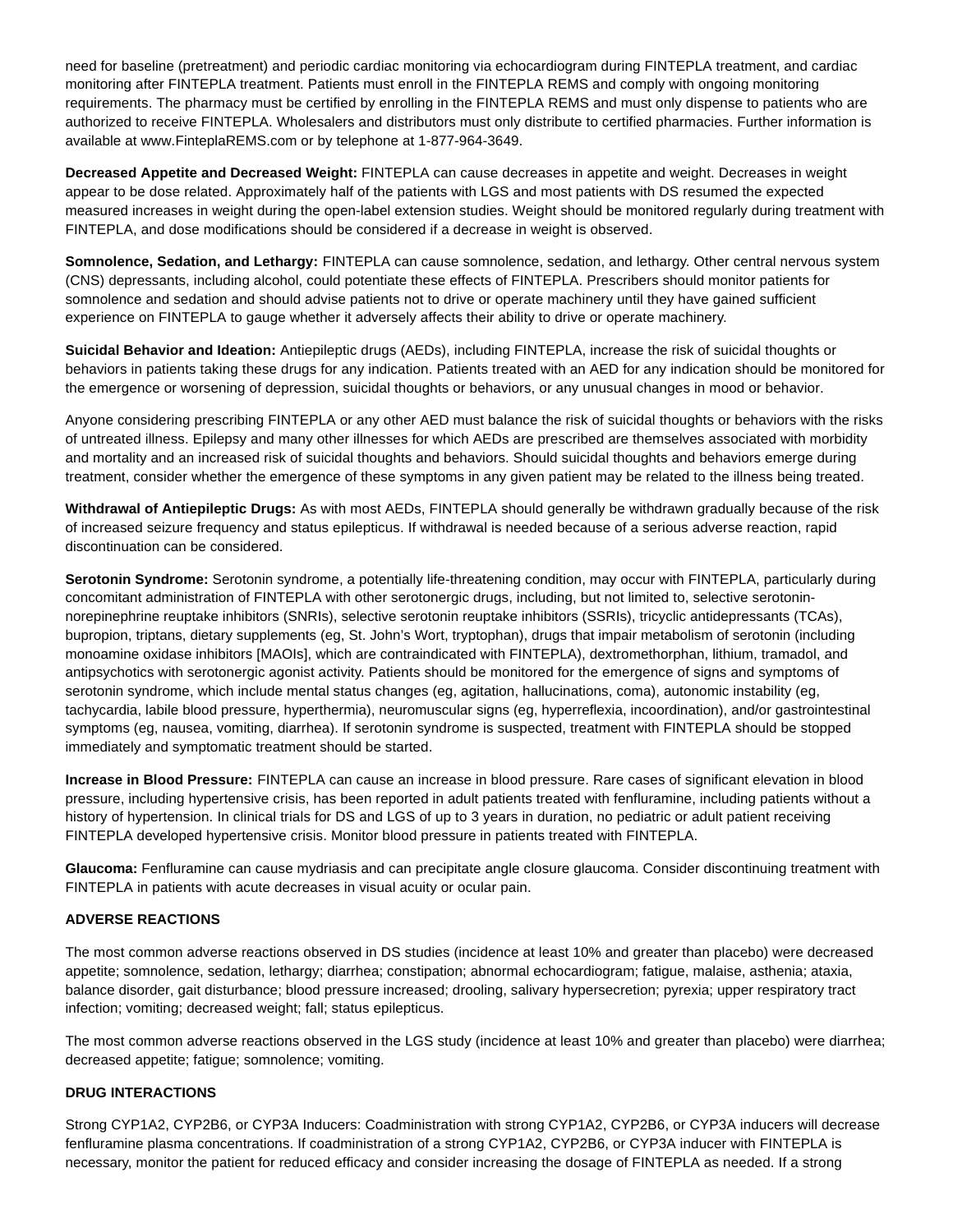CYP1A2, CYP2B6, or CYP3A inducer is discontinued during maintenance treatment with FINTEPLA, consider gradual reduction in the FINTEPLA dosage to the dose administered prior to initiating the inducer.

Strong CYP1A2 or CYP2D6 Inhibitors: Coadministration with strong CYP1A2 or CYP2D6 inhibitors will increase fenfluramine plasma concentrations. If FINTEPLA is coadministered with strong CYP1A2 or CYP2D6 inhibitors, the maximum daily dosage of FINTEPLA is 20 mg. If a strong CYP1A2 or CYP2D6 inhibitor is discontinued during maintenance treatment with FINTEPLA, consider gradual increase in the FINTEPLA dosage to the dose recommended without CYP1A2 or CYP2D6 inhibitors. If FINTEPLA is coadministered with stiripentol and a strong CYP1A2 or CYP2D6 inhibitor, the maximum daily dosage of FINTEPLA is 17 mg.

### **USE IN SPECIFIC POPULATIONS**

Administration to patients with hepatic impairment is not recommended.

**To report SUSPECTED ADVERSE REACTIONS, contact Zogenix Inc. at 1-866-964-3649 (1-866-Zogenix) or FDA at 1-800- FDA-1088 or www.fda.gov/medwatch.**

**Please see full [Prescribing Information,](https://zogenix.com/pi/Fintepla-prescribing-information.pdf) including Boxed Warning, for additional important information on FINTEPLA.**

**For further information, contact UCB:**

**Investor Relations** Antje Witte T +32.2.559.9414 [antje.witte@ucb.com](mailto:antje.witte@ucb.com)

#### **Corporate Communications**

Erica Puntel, U.S. Media Relations T +404 938 5359 [Erica.puntel@ucb.com](mailto:Erica.puntel@ucb.com)

Laurent Schots, Media Relations T+32.2.559.9264 [Laurent.schots@ucb.com](mailto:Laurent.schots@ucb.com)

Nick Francis T +44 7769 307745 [Nick.francis@ucb.com](mailto:Nick.francis@ucb.com)

#### **About UCB**

UCB, Brussels, Belgium (www.ucb.com) is a global biopharmaceutical company focused on the discovery and development of innovative medicines and solutions to transform the lives of people living with severe diseases of the immune system or of the central nervous system. With approximately 8 600 people in approximately 40 countries, the company generated revenue of  $\epsilon$  5.8 billion in 2021. UCB is listed on Euronext Brussels (symbol: UCB). Follow us on Twitter: @UCB\_news.

#### **Forward looking statements**

This press release contains forward-looking statements including, without limitation, statements containing the words "believes", "anticipates", "expects", "intends", "plans", "seeks", "estimates", "may", "will", "continue" and similar expressions. These forwardlooking statements are based on current plans, estimates and beliefs of management. All statements, other than statements of historical facts, are statements that could be deemed forward-looking statements, including but not limited to, the ability of UCB to successfully integrate the operations of Zogenix as planned or at all, estimates of revenues, operating margins, capital expenditures, cash, other financial information, expected legal, arbitration, political, regulatory or clinical results or practices and other such estimates and results. By their nature, such forward-looking statements are not guarantees of future performance and are subject to known and unknown risks, uncertainties and assumptions which might cause the actual results, financial condition, performance or achievements of UCB, or industry results, to differ materially from those that may be expressed or implied by such forward-looking statements contained in this press release. Important factors that could result in such differences include: the global spread and impact of COVID-19, changes in general economic, business and competitive conditions, the inability to obtain necessary regulatory approvals or to obtain them on acceptable terms or within expected timing, costs associated with research and development, changes in the prospects for products in the pipeline or under development by UCB, effects of future judicial decisions or governmental investigations, safety, quality, data integrity or manufacturing issues; potential or actual data security and data privacy breaches, or disruptions of our information technology systems, product liability claims, challenges to patent